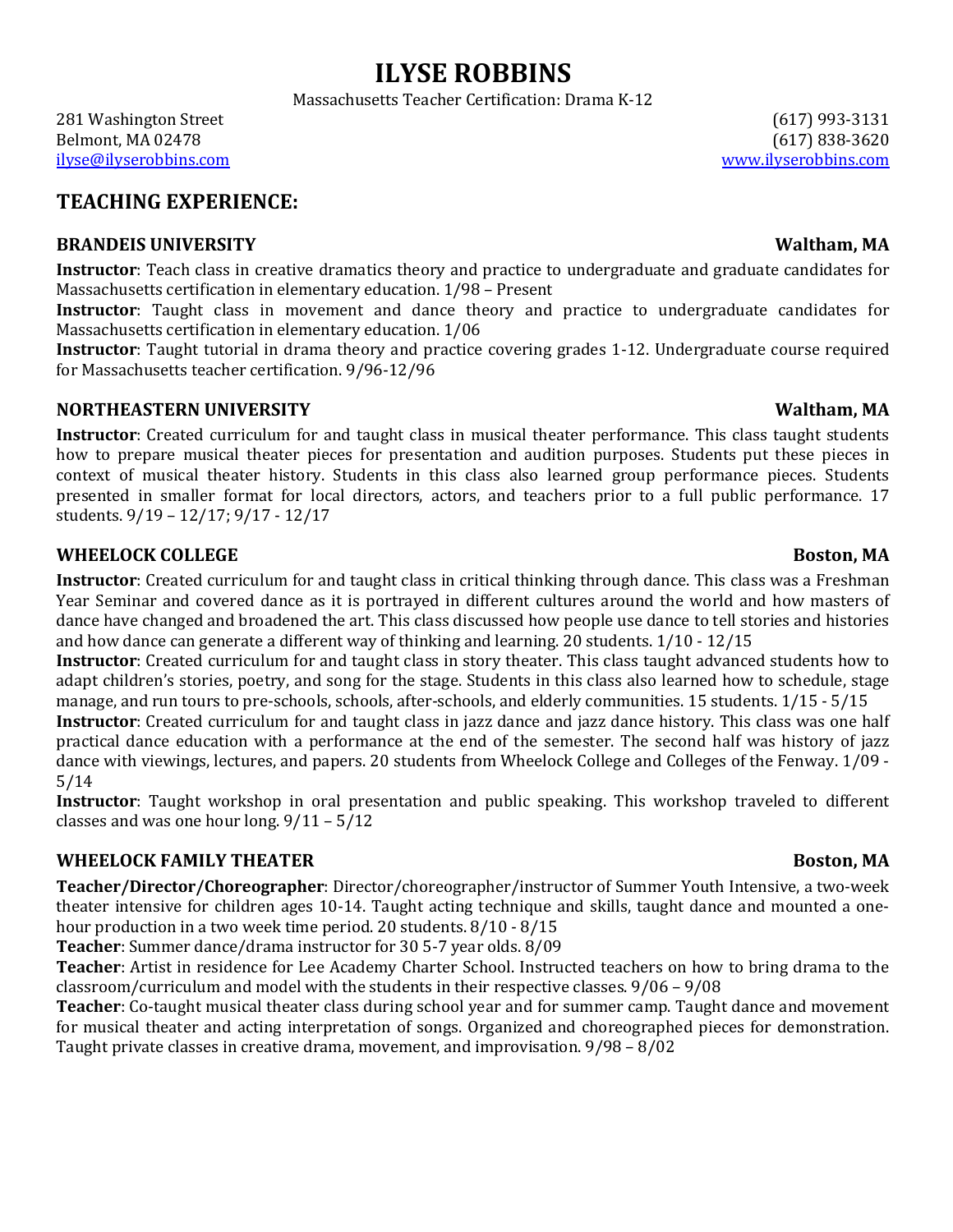Massachusetts Teacher Certification: Drama K-12

281 Washington Street (617) 1993-3131 Belmont, MA 02478 (617) 838-3620 ilyse@ilyserobbins.com www.ilyserobbins.com

## **KENNEDY CENTER AMERICAN COLLEGE THEATER FESTIVAL**

**Coach/Adjudicator:** Work with college students on audition/competition material for Kennedy Center American College Theater Festival for Region 1. Coaching consists of acting the song, marrying movement to music, connection between lyric and acting choice, and vocal technique as well as presenting the self in an audition process. Choose finalists to compete in nationals as well as scholarship winners. Stage opening number. 1/13 -Present

### **PRESENTATION SKILLS COACHING**

**Coach:** Train and coach corporate, academic, and private clients in the art of presenting individually and on teams, in person and virtually. Lead presentation skills demonstrations and workshops for individuals and groups in person, via videoconference, and over the phone. Coach adults and teens privately in interview/audition preparation as well as in confidence building for speaking in front of others. Teach courses on public speaking and the basics of presentation. Coach privately, with Mohr Collaborative, and with Ovation.  $1/11$  - Present

### **WORKSHOPS:**

**Teacher:** Teach scene study/playreading classes. Classes revolve around specific playwrights. Topics include playwrights such as Neil Simon and Wendy Wasserstein. Clients include continuing education for all ages through senior centers. Adaptable for virtual learning. Present

**Teacher:** Teach classes about key figures in theater, musical theater, and jazz dance history. Clients include continuing education for all ages through senior centers. Adaptable for virtual learning. Present

**Teacher:** Teach workshops on creative drama and dance instruction to teachers and group leaders. Workshops often fulfill requirements for Massachusetts Department of Education Professional Development and Office for Children. Sites include Waltham Public Schools, Boston 2-6 Initiative at the Boston Children's Museum, Boston Symposium on Youth Development, Circle of Girls, and various after school and in school sites (both public and private). 9/95 – Present

Teacher: Teach workshops on public speaking and oral presentation to professionals. Clients include large business such as Citibank and PNC as well as private clients. Present

### **DRISCOLL SCHOOL Brookline**, MA

**Teacher**: Drama specialist for grades 4-6. Developed and taught curriculum for all classes. Used story dramatization, narrative pantomime, holistic drama, scene writing and performance among other techniques. Taught decision making, theater basics, and supplemented elementary school curriculum. Special projects included: sixth grade performances of *The Jabberwocky* and poetry adaptations, fifth grade productions of *Knights* of the Kitchen Table and The Math Curse, and fourth grade productions of the Anansi stories and other folktales. All classes integrated. 9/01-6/03

## **IEANNETTE NEILL CHILDREN'S DANCE PROGRAM BOSTON BOSTON, MA**

**Program Director and Teacher**: Designed, implemented, and ran dance program for children ages 3-12. Designed curriculum for all classes. Supervised up to six teachers for up to sixteen classes in various levels of jazz, ballet, and tap. Taught ballet, jazz, and tap dance. Organized and supervised demonstrations/recitals. (Taught teen and adult jazz and tap dance classes at same studio.) 1/94-12/02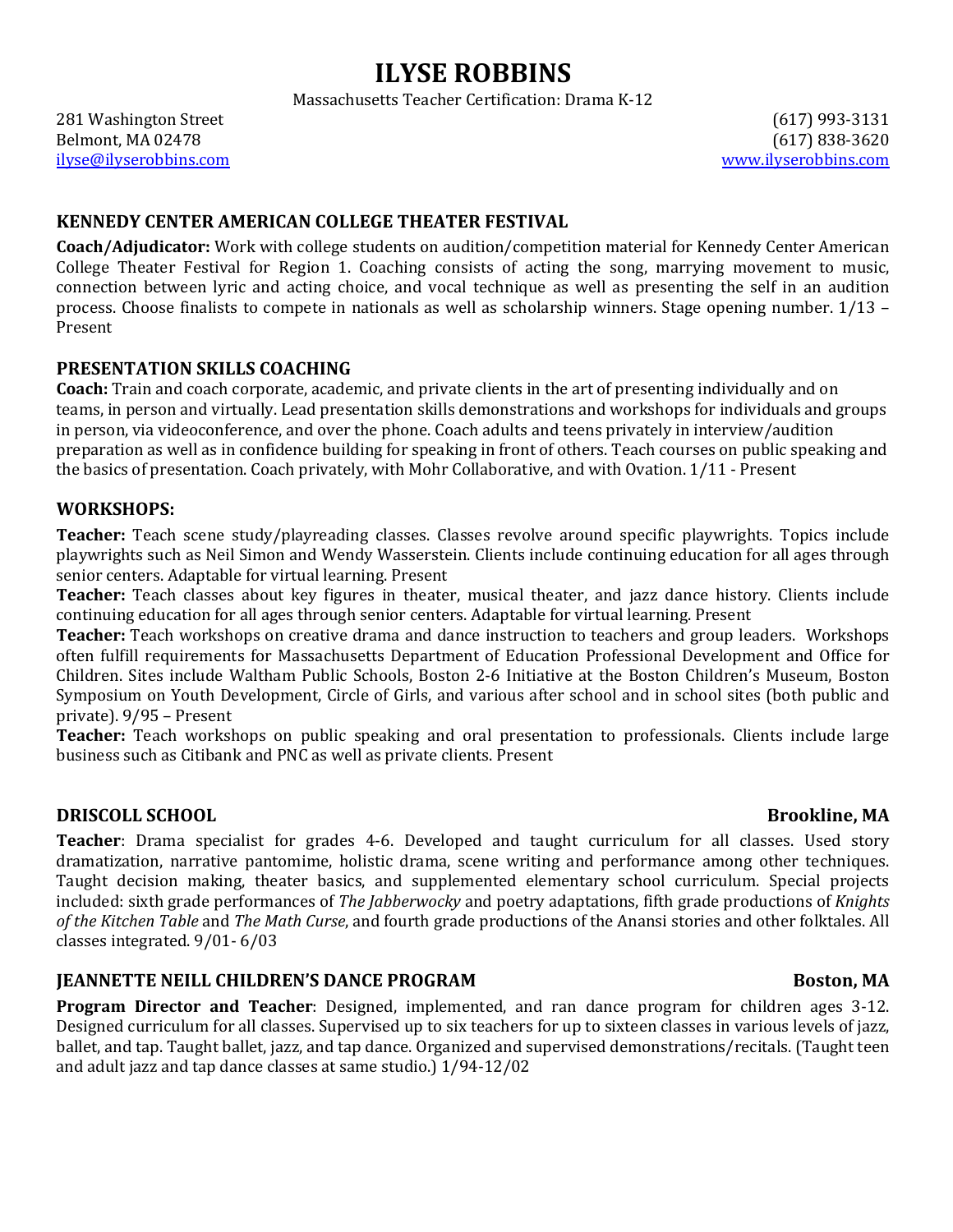Massachusetts Teacher Certification: Drama K-12

281 Washington Street (617) 1993-3131 Belmont, MA 02478 (617) 838-3620 ilyse@ilyserobbins.com www.ilyserobbins.com

### **PROJECT SHAKESPEARE BOSTON**

Teacher, Choreographer, Assistant Director: Choreographed and Assistant Directed Shakespeare for teens. Taught acting and dance exercises.  $7/95 - 8/02$ 

## **LYRIC FIRST STAGE Boston, MA**

**Program Director and Teacher**: Designed, implemented, and ran theater programs for teens. Supervised teachers in acting, technical theater, and movement training. Taught acting and movement. 9/99-8/00

## **BOSTON BALLET SCHOOL Newton** and Norwell, MA

**Teacher**: Taught acting classes for children ages 10 - 14. Directed Shakespearean scenes for final production. 7/00, 7/01

## **FITZGERALD SCHOOL/WHITTEMORE SCHOOL Waltham, MA**

**Teacher**: Drama specialist for grades 1-6. Developed and taught curriculum for all classes. Used story dramatization, narrative pantomime, holistic drama, scene writing and performing among other techniques. Taught conflict resolution, decision making, theater basics, and supplemented elementary school curriculum. Special projects included: producing fifth grade's PSAs for cable broadcast, directing sixth grade performances. . Classes included behavior modification, special education, and bilingual students. 9/94-6/96

## **SOUTH MIDDLE SCHOOL All the SCHOOL COUTH MIDDLE SCHOOL WALLEN**

Teacher: Reading specialist for level four eighth grade class. Taught story structure and reading skills using novels, short stories, and plays. Concentrated on multi-cultural issues, decision making, life-skills, and teen issues to encourage involvement. Created lesson plans and graded quarterly. 9/94-6/95

## **WALTHAM HIGH SCHOOL WALTHAM HIGH SCHOOL**

**Teacher** (long-term substitute): Taught three levels of drama: three sections of Drama I including playwriting, one section of Drama II including self-scripting, and one section of Advanced Drama including technique and advanced scene work. Taught four sections of Public Speaking including one ESL class. Created lesson plans and graded quarterly. Supervised production of one-act play. 2/94-6/95

# **EDUCATION:**

# **HARVARD UNIVERSITY, Graduate School of Education Cambridge, MA**

Master of Education

## **NORTHWESTERN UNIVERSITY Evanston, IL**

Bachelor of Science in Speech with concentrations in acting and creative drama education

# **BRITISH AMERICAN DRAMA ACADEMY CONSUMING A CADEMY Oxford, England**

Summer Certification in Dramatics